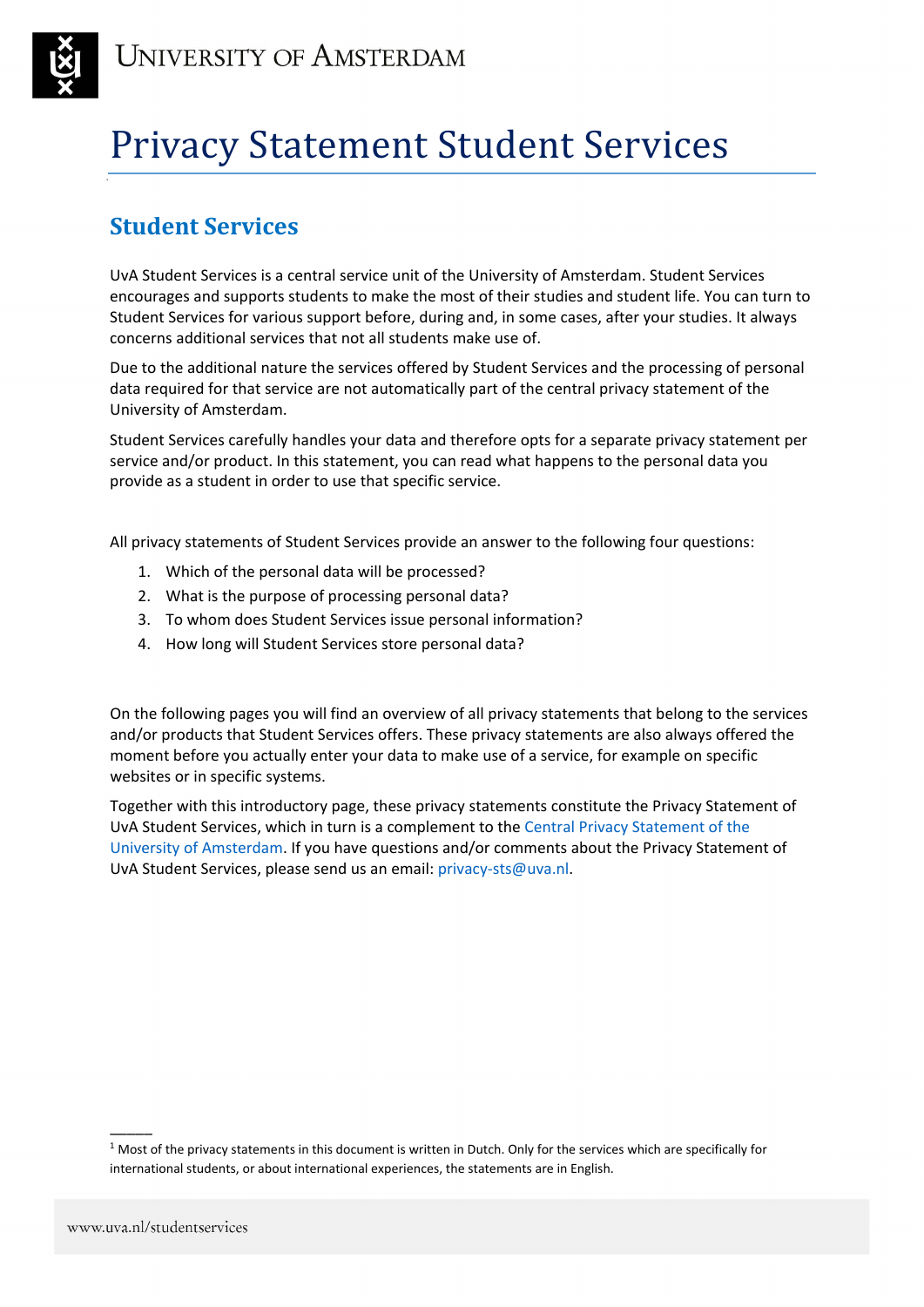

# **Student Psychologists**

### **Privacy statement Individual training courses**

The UvA Student Psychologists place great value on ensuring the careful handling of your data. This is why we issue this privacy statement.

### **Your file**

In accordance with the Dutch Healthcare Professionals Act (BIG), we are obliged to compile a file on you. This file records the information needed in order to provide good care and/or conduct careful research. We are also obliged by law to retain the files for 15 years. We store this file in the Student Information System (SIS). We retain your registration form for up to 21 days in Topdesk (the system in which you register). When it is clear whether you will have an appointment with a student psychologist or be referred to someone else, we will remove your registration form from Topdesk within five working days. If, following your registration, we have been unable to reach you by telephone for further information or to make an appointment, we will retain your registration for a maximum of a further 14 days. If you do not respond to our request for more information within that time, your registration form will be permanently removed from Topdesk. Your file is secured in both SIS and Topdesk, which means that only student psychologists can access it. In each system, your file is also accessible to some functional managers, but they only have access in order to manage the systems and not to actually view your files. They have also signed a privacy statement to that effect.

### **Your rights**

As a client, you have a right of access to or a copy of the information contained in your file. If you notice any factual inaccuracies in the file, you can ask us to rectify or add to this information. If you do not agree with the information included in your file, you can ask us to add a personal statement (your opinion) to the file. You also have the right to request that your file (or parts of it) be deleted. For all of these rights, we will in principle comply with your request. Only if we believe that other people's interests may be damaged, can we reject your request in part or in full.

### **With whom do we share your data?**

As psychologists, we are bound by a duty of confidentiality. This means that we can only talk to others about you with your express permission. In exceptional cases only, the law authorises us to provide information without your permission. In such cases, we generally contact you first to discuss the provision of this information.

### **More information**

For more information about exercising your rights, you can call +31 (0)20 525 2599 or email [studpsy](mailto:studpsy-sts@uva.nl)[sts@uva.nl.](mailto:studpsy-sts@uva.nl)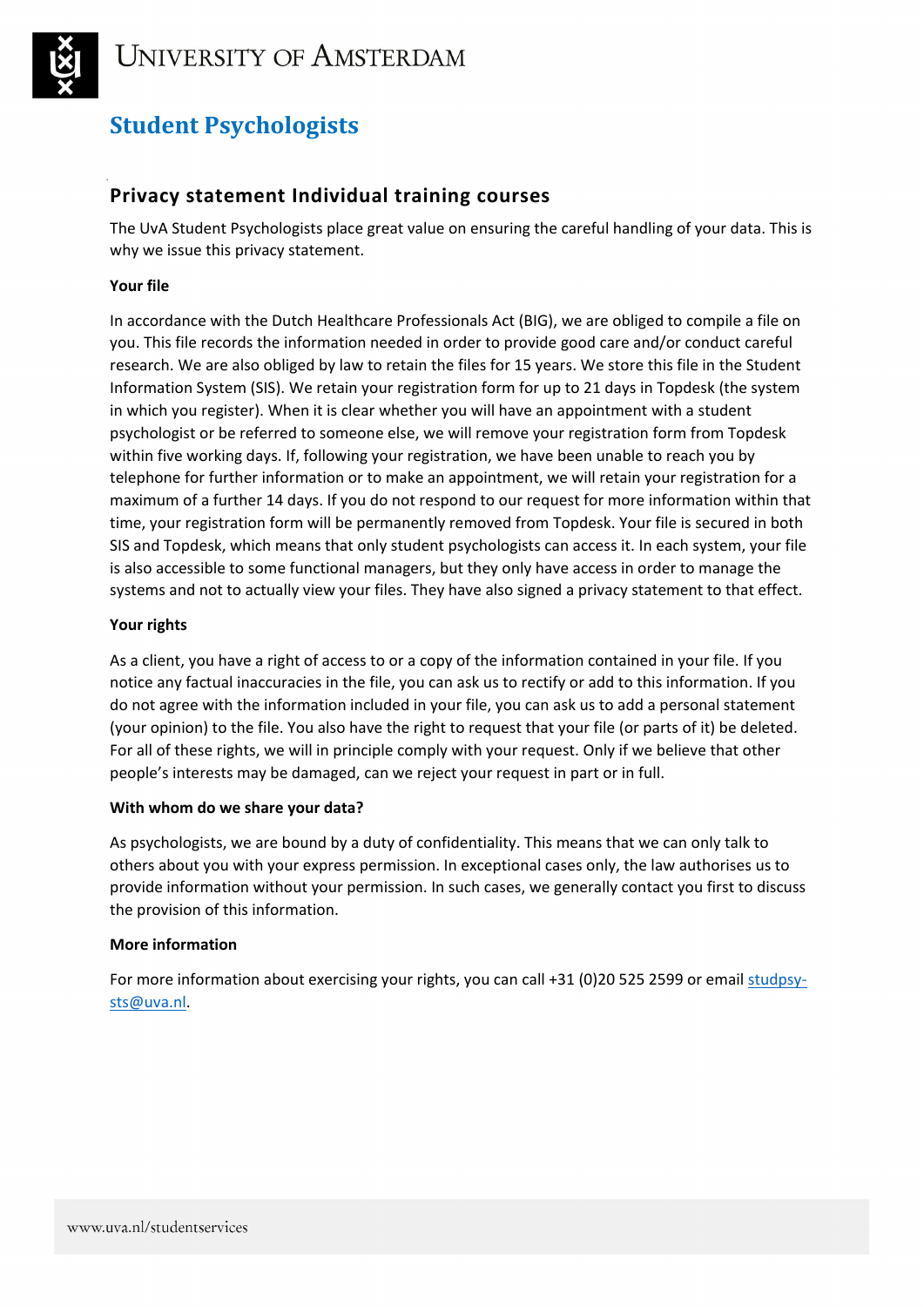

# **Student Psychologists**

### **Privacy statement Direct Training**

The UvA Student Psychologists place great value on ensuring the careful handling of your data. This is why we issue this privacy statement.

### **Your file**

In accordance with the Dutch Healthcare Professionals Act (BIG), we are obliged to compile a file on you. This file records the information needed in order to provide good care and/or conduct careful research. We are also obliged by law to retain the files for 15 years. We store this file in the Student Information System (SIS). We retain your registration form for up to 21 days in Topdesk (the system in which you register). When it is clear that you will be taking a course, we will remove your registration form from Topdesk within five working days. Your file is secured in both SIS and Topdesk, which means that only student psychologists can access it. In each system, your file is also accessible to some functional managers, but they only have access in order to manage the systems and not to actually view your files. They have also signed a privacy statement to that effect.

### **Your rights**

As a client, you have a right of access to or a copy of the information contained in your file. If you notice any factual inaccuracies in the file, you can ask us to rectify or add to this information. If you do not agree with the information included in your file, you can ask us to add a personal statement (your opinion) to the file. You also have the right to request that your file (or parts of it) be deleted. For all of these rights, we will in principle comply with your request. Only if we believe that other people's interests may be damaged, can we reject your request in part or in full.

### **With whom do we share your data?**

As psychologists, we are bound by a duty of confidentiality. This means that we can only talk to others about you with your express permission. In exceptional cases only, the law authorises us to provide information without your permission. In such cases, we generally contact you first to discuss the provision of this information.

### **More information**

For more information about exercising your rights, you can call +31 (0)20 525 2599 or email [studpsy](mailto:studpsy-sts@uva.nl)[sts@uva.nl.](mailto:studpsy-sts@uva.nl)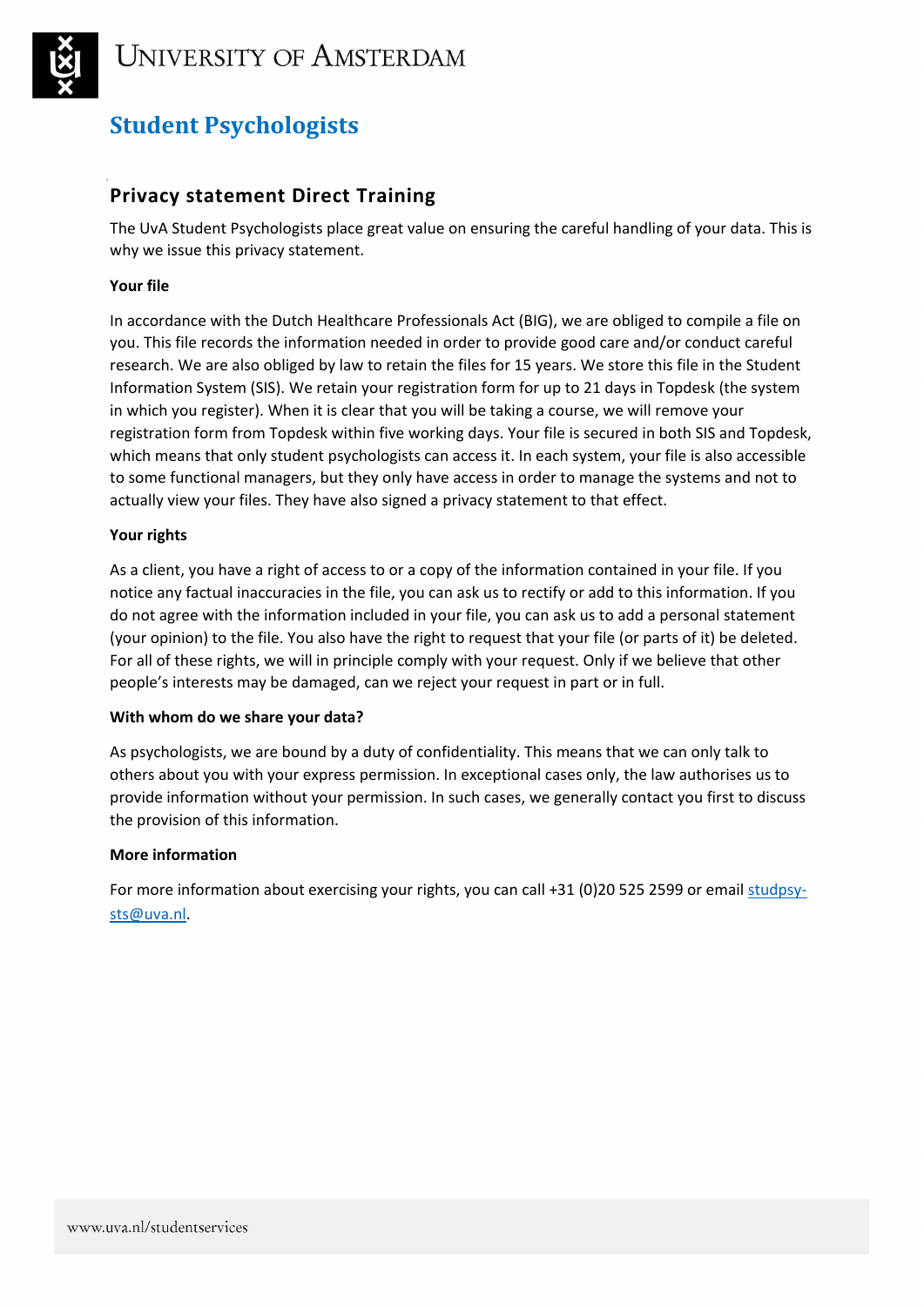

# **Student Psychologists**

### **Privacy statement ADHD support**

The UvA Student Psychologists place great value on ensuring the careful handling of your data. This is why we issue this privacy statement.

### Your file

In accordance with the Dutch Healthcare Professionals Act (BIG), we are obliged to compile a file on you. This file records the information needed in order to provide good care and/or conduct careful research. We are also obliged by law to retain the files for 15 years. We store this file in the Student Information System (SIS). Your file is secured in SIS, which means that only the student psychologists can access it. In each system, your file is also accessible to some functional managers, but they only have access in order to manage the systems and not to actually view your files. They have also signed a privacy statement to that effect.

### **Your rights**

As a client, you have a right of access to or a copy of the information contained in your file. If you notice any factual inaccuracies in the file, you can ask us to rectify or add to this information. If you do not agree with the information included in your file, you can ask us to add a personal statement (your opinion) to the file. You also have the right to request that your file (or parts of it) be deleted. For all of these rights, we will in principle comply with your request. Only if we believe that other people's interests may be damaged, can we reject your request in part or in full.

### **With whom do we share your data?**

As psychologists, we are bound by a duty of confidentiality. This means that we can only talk to others about you with your express permission. In exceptional cases only, the law authorises us to provide information without your permission. In such cases, we generally contact you first to discuss the provision of this information.

### **More information**

For more information about exercising your rights, you can call +31 (0)20 525 2599 or email [studpsy](mailto:studpsy-sts@uva.nl)[sts@uva.nl.](mailto:studpsy-sts@uva.nl)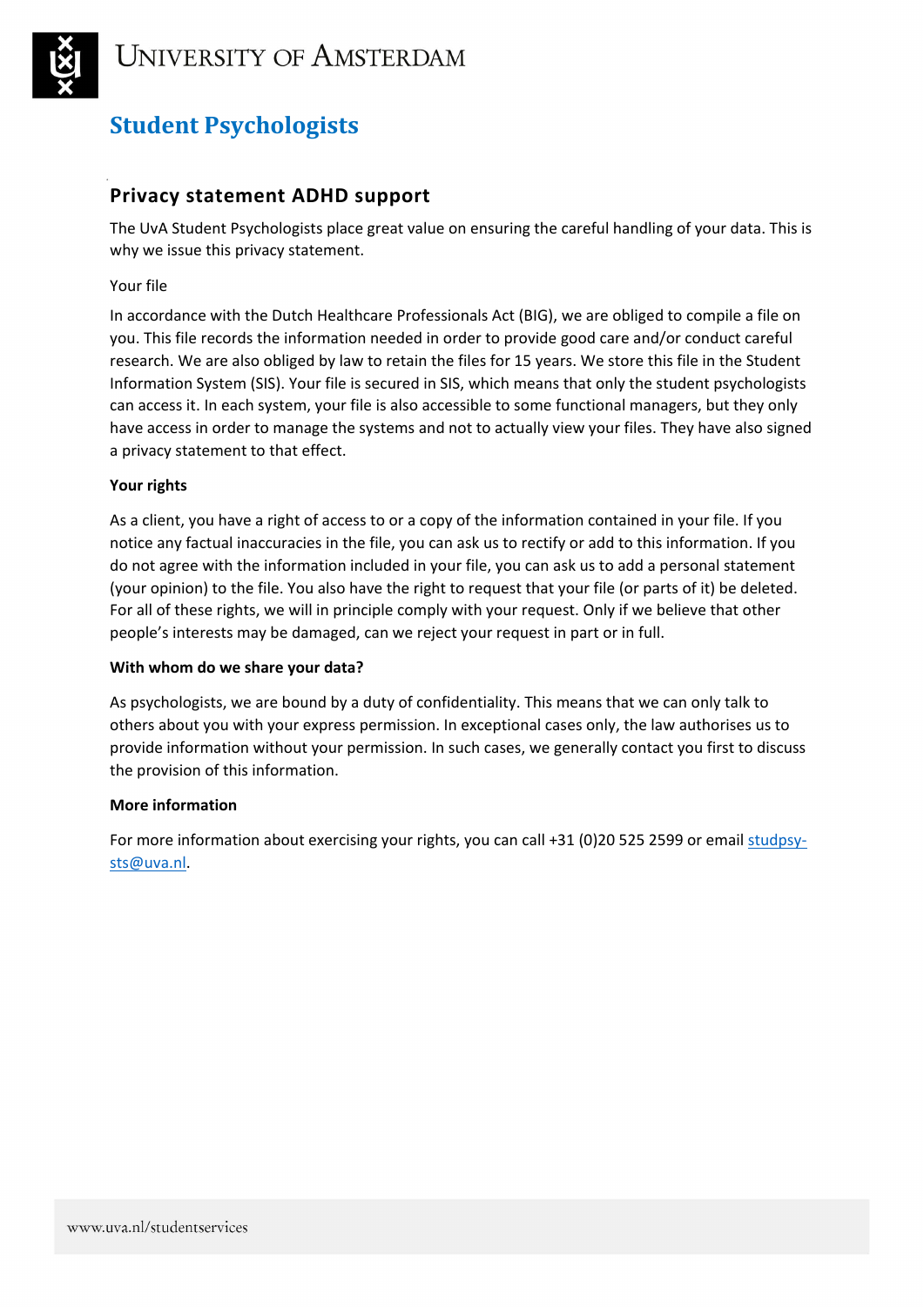

# **Student counsellors**

### **Privacy statement Making an appointment**

The Student counsellors place great value on ensuring the careful handling of your data. This is why we issue this privacy statement.

### **Your data**

We use the information you entered to make an appointment in order to prepare for the meeting and/or to contact you if necessary. After the appointment, we compile a brief summary of the discussion in our system (SIS), outlining the subject of the appointment and including a brief summary of the content of the discussion. In addition, we process anonymised statistics on applicants and the category of questions in order to improve or modify the service we provide.

### **Retention period**

We retain the data about your appointment in our online appointments module (Reflex Online) for a maximum of two years and retain the discussion information in SIS until 15 years after you graduate.

### **With whom do we share your data?**

We do not share your data with other parties. However, staff in the Student counsellors' team can view the agenda and discussion reports in order to enable us to take over if necessary or find out what was discussed if a second appointment is made.

In addition, study advisers and examinations boards can see in SIS that you have had contact with us, but cannot read the content of what was discussed during the contact. We only share the information with parties within the UvA that need to be involved within the context of dealing with a question or request submitted by you or in the event of emergencies.

### **More information**

For more information about exercising your rights, you can emai[l privacy-sts@uva.nl.](mailto:privacy-sts@uva.nl)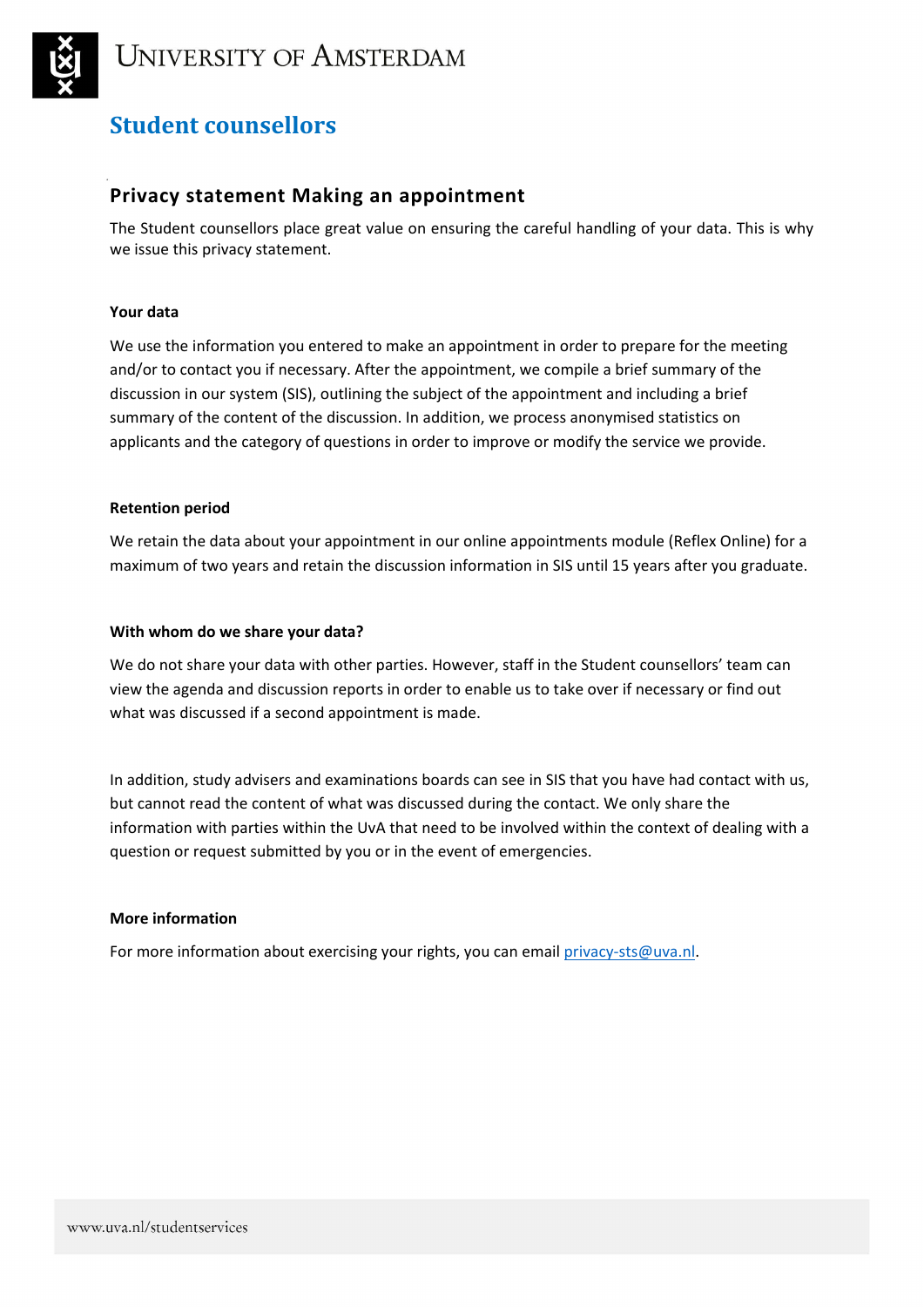

# **Student counsellors**

### **Privacy statement Dyslexia**

The Student counsellors place great value on ensuring the careful handling of your data. This is why we issue this privacy statement.

### **Your data**

We use the dyslexia report you provide in order to see if you meet the criteria for eligibility for special examination arrangements based on dyslexia. If necessary, we may also make contact with you based on your data. After assessing your data, we make a brief annotation in our system (SIS) and also process any special examination arrangements granted in SIS. In addition, we process anonymised statistics relating to dyslexia and special examination arrangements in order to improve or modify the service we provide.

### **Retention period**

We retain the upload of your dyslexia report in the application system (Topdesk) for a maximum of two years and retain the discussion information in SIS until 15 years after you graduate.

### **With whom do we share your data?**

We do not share your data with other parties. However, staff in the Student counsellors' team can view the dyslexia reports in order to enable us to take over the assessment if necessary or find out what was discussed if you have any questions.

If you are granted special examination arrangements based on your dyslexia report, study advisers, examinations boards and Examination Services can see in SIS that you have special examination arrangements. However, they cannot see the reason for this. We only share the information with parties within the UvA that need to be involved within the context of dealing with a question or request submitted by you or in the event of emergencies.

### **More information**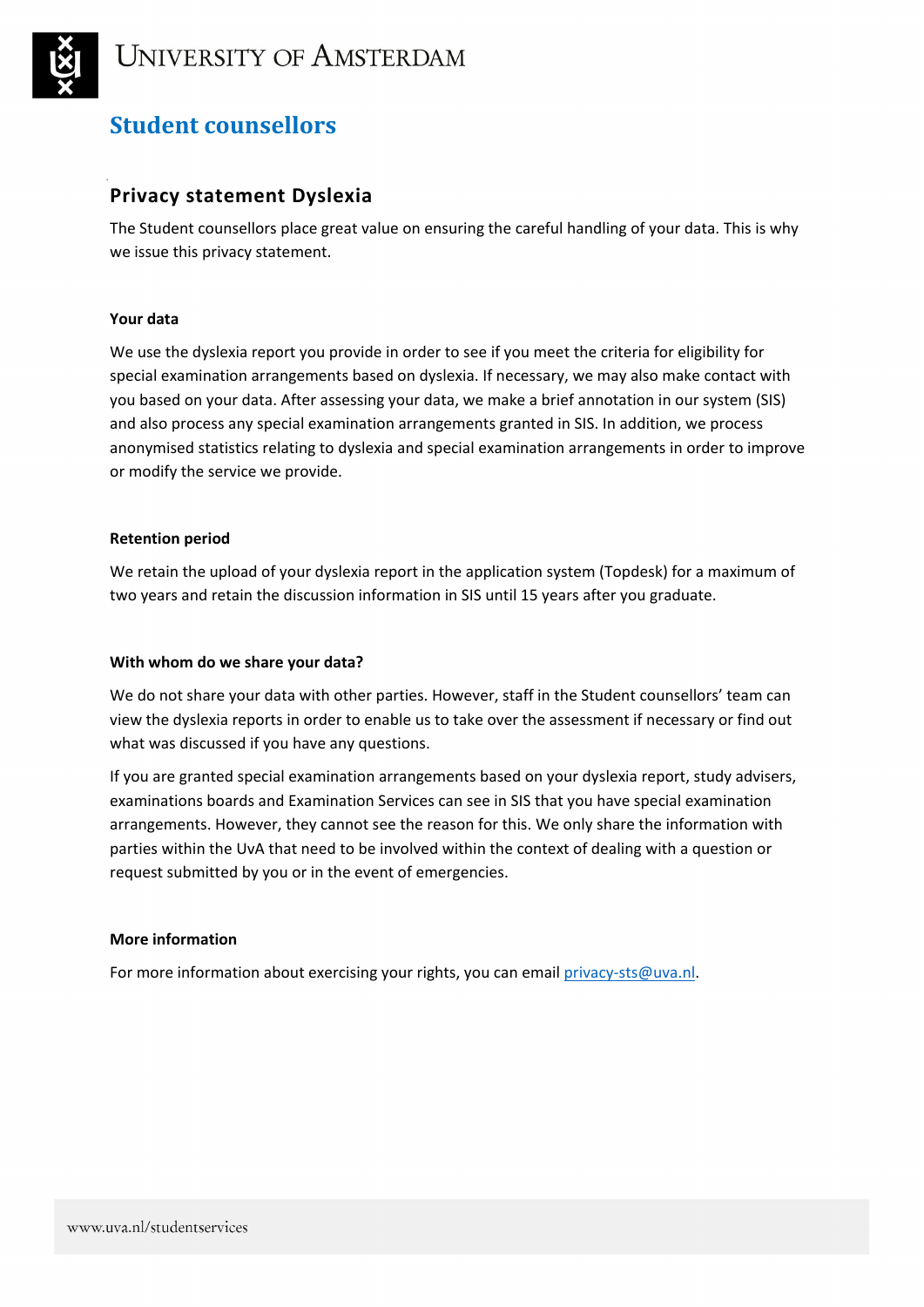

# **Student counsellors**

### **Privacy statement Profiling Fund**

The Student counsellors place great value on ensuring the careful handling of your data. This is why we issue this privacy statement.

### **Your data**

We use the information that you have provided in this form to assess the criteria for the Profiling Fund scheme and to implement the scheme. We record the application in the UvA student information system (SIS).

### **Retention period**

We retain the information from your request in the application system (Topdesk) for two years and retain the record of your application in SIS until 15 years after you graduate. After two years, we transfer the physical copy of the ultimate Profiling Fund decision to the DIV, the UvA archive department, where it is retained for a further 30 years.

### **With whom do we share your data?**

We do not share your data with third parties. If, in the light of your application, we decide to make a payment, we will share the personal data required for the payment with the UvA Administrative Centre, which will arrange payment. As described above, the physical copy of the decision will be transferred to DIV.

### **More information**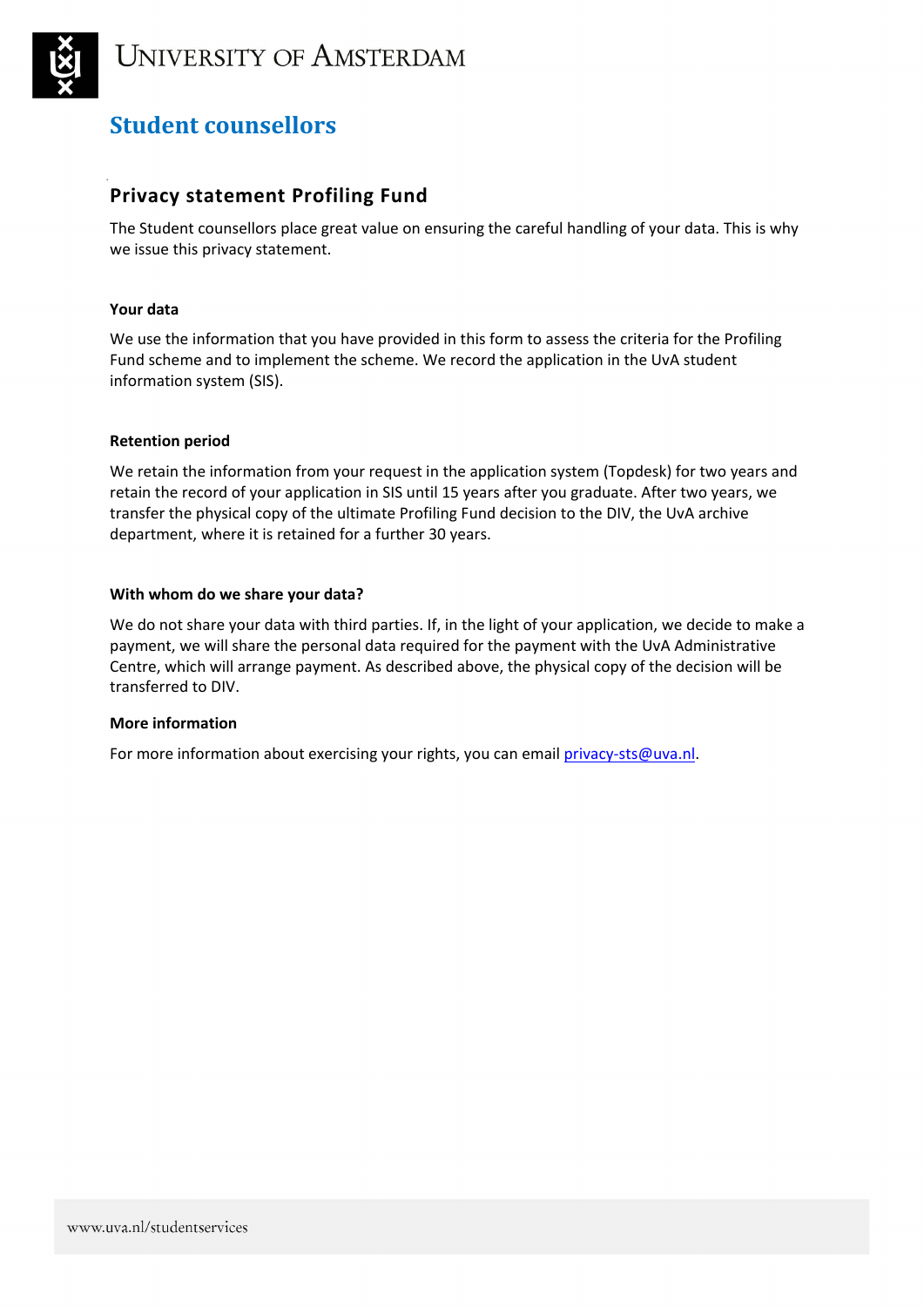

# **UNIVERSITY OF AMSTERDAM**

# **Student counsellors**

# **Privacy statement Profiling Fund UvA Matching hardship clause (UvA Matching Case Committee)**

The Student counsellors place great value on ensuring the careful handling of your data. This is why we issue this privacy statement.

### **Your data**

The UvA Matching Case Committee (chaired by the student counsellors) uses the information that you have provided in this form to see if it meets the criteria of the UvA Regulations governing Recommendations on Choice of Degree Programme and to implement the regulations. We record the application and the result of your request in the UvA student information system (SIS) for the purposes of your enrolment at the UvA.

### **Retention period**

We retain the information about your request in the application system (Topdesk) for two years.

### **With whom do we share your data?**

We do not share your data with third parties. For the purposes of your enrolment, the result of your request is shared with the UvA Central Student Administration via SIS.

### **More information**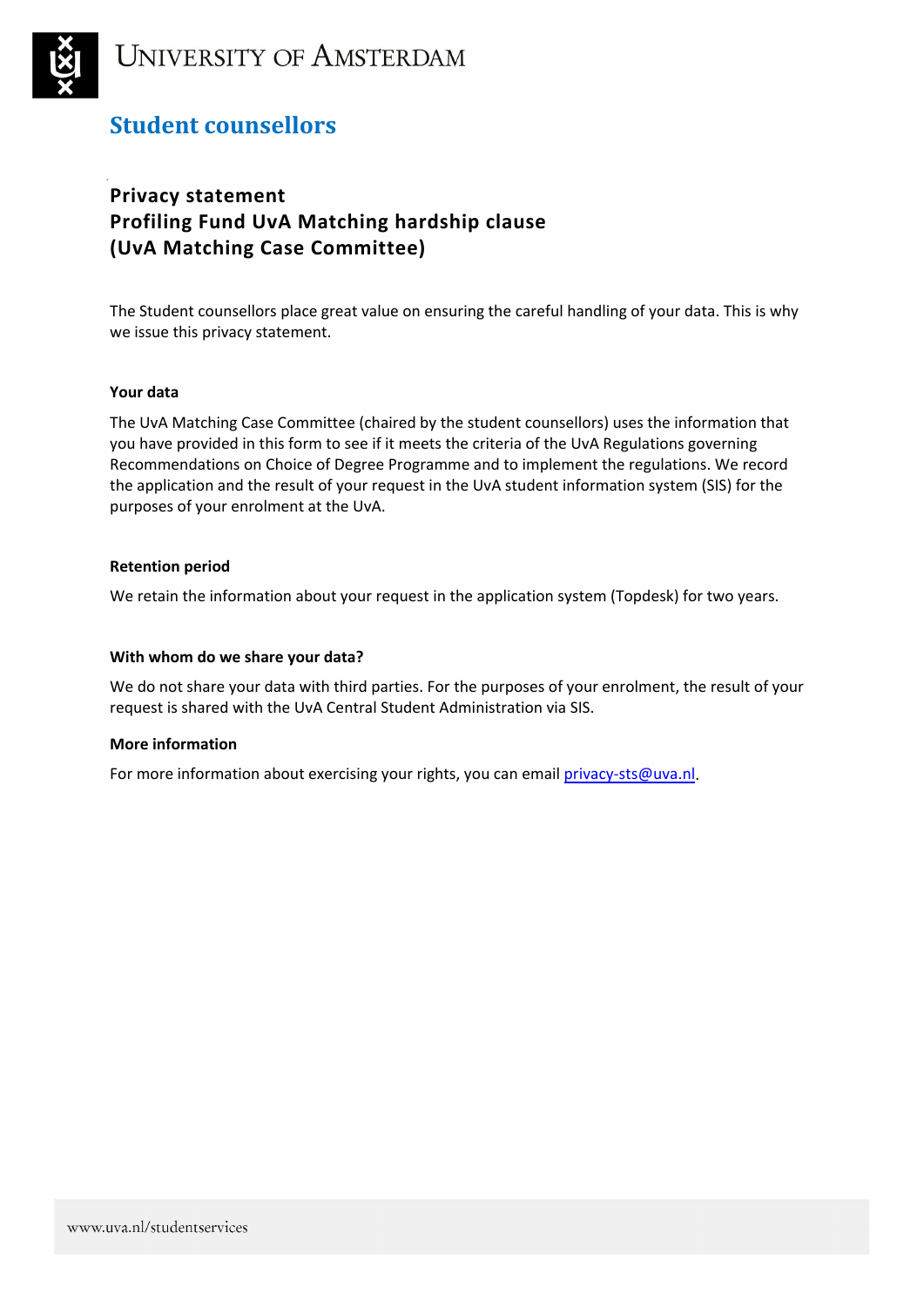

# **Housing**

### **Privacy statement Short Stay**

The information sent in this form will be used by the University of Amsterdam (UvA) to offer our housing services. For that reason the UvA shares this information with its housing partners and the Municipality of Amsterdam. These housing partners require this information to offer rooms within the contingent of the UvA, while the Municipality needs it to designate you as a resident of Amsterdam. The UvA will save your data for a maximum of 3 years to check your eligibility in case of future applications for housing services of the UvA. The UvA will also use this information to approach you for participation in research to improve our service.

### **Privacy statement Long Stay**

The UvA shares the personal information submitted in the housing form with the housing company for the purpose of your rental agreement. The UvA saves all financial and personal information in their archives for up to seven years after the end of your rental contract due to administrative matters concerning former renters and/or the housing company.

By agreeing to this housing offer, you automatically agree to this.

# **Immigration**

### **Privacy statement**

The information submitted in this form is used for your residence permit application. When applicable, it is shared with the Dutch Immigration Authority (IND).

All documentation and information needed for the residence permit application will be saved for five years after your graduation date, or five years after the UvA has ended its sponsorship for another reason; i.e. termination of enrolment, change of purpose of your residence permit, etc.

All of the information provided will only be used for matters regarding your immigration procedure or enrolment at the UvA.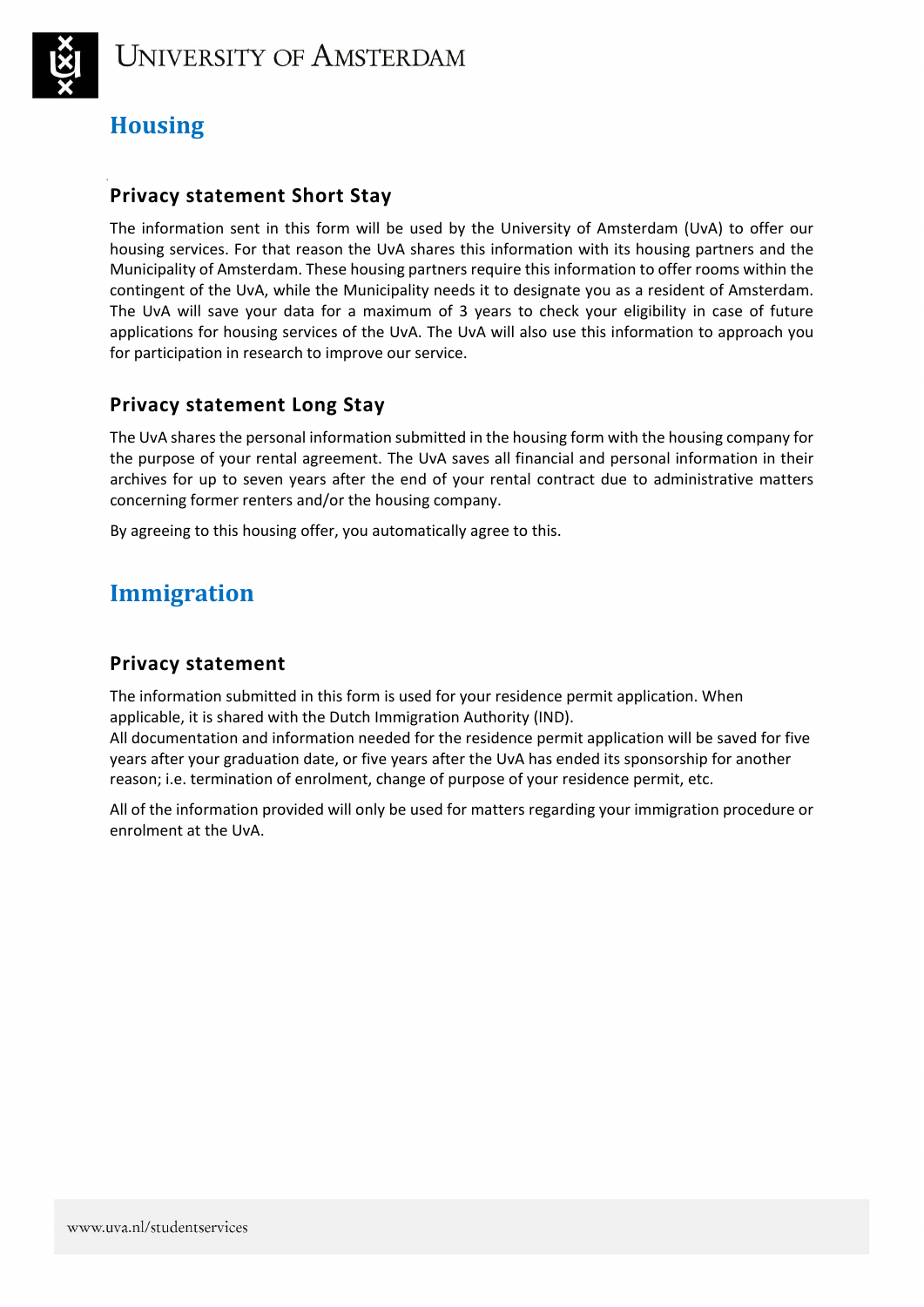

# **International Student Affairs (BIS)**

## **Privacy statement**

### **Outbound Global Exchange Procedure**

The UvA uses the information submitted in this form for application and selection purposes regarding the Global Exchange Programme. The UvA will save this application information in their archives for 3 years after your exchange. This information will be shared with Biomedia Amsterdam B.V. (developers of this web-application). The UvA shares your email address with other nominated outgoing Global Exchange Students for network possibilities. Global exchange students are also registered for the Global Exchange Alumni Network with the following personal details: first name, last name, email address, host university, faculty, study programme and period of exchange. Opting out is possible at any time after your Global Exchange Programme.

## **Inbound Global Exchange Procedure**

The UvA shares uses the information submitted in this form with Biomedia Amsterdam for application and selection purposes regarding the Global Exchange Programme. The UvA will save this application information in their archives for 3 years after your exchange. This information will be shared with Biomedia Amsterdam B.V. (developers of this web-application). Global exchange students are also registered for the Global Exchange Alumni Network with the following personal details: first name, last name, email address, host university, faculty, study programme and period of exchange. Opting out is possible at any time after your Global Exchange Programme.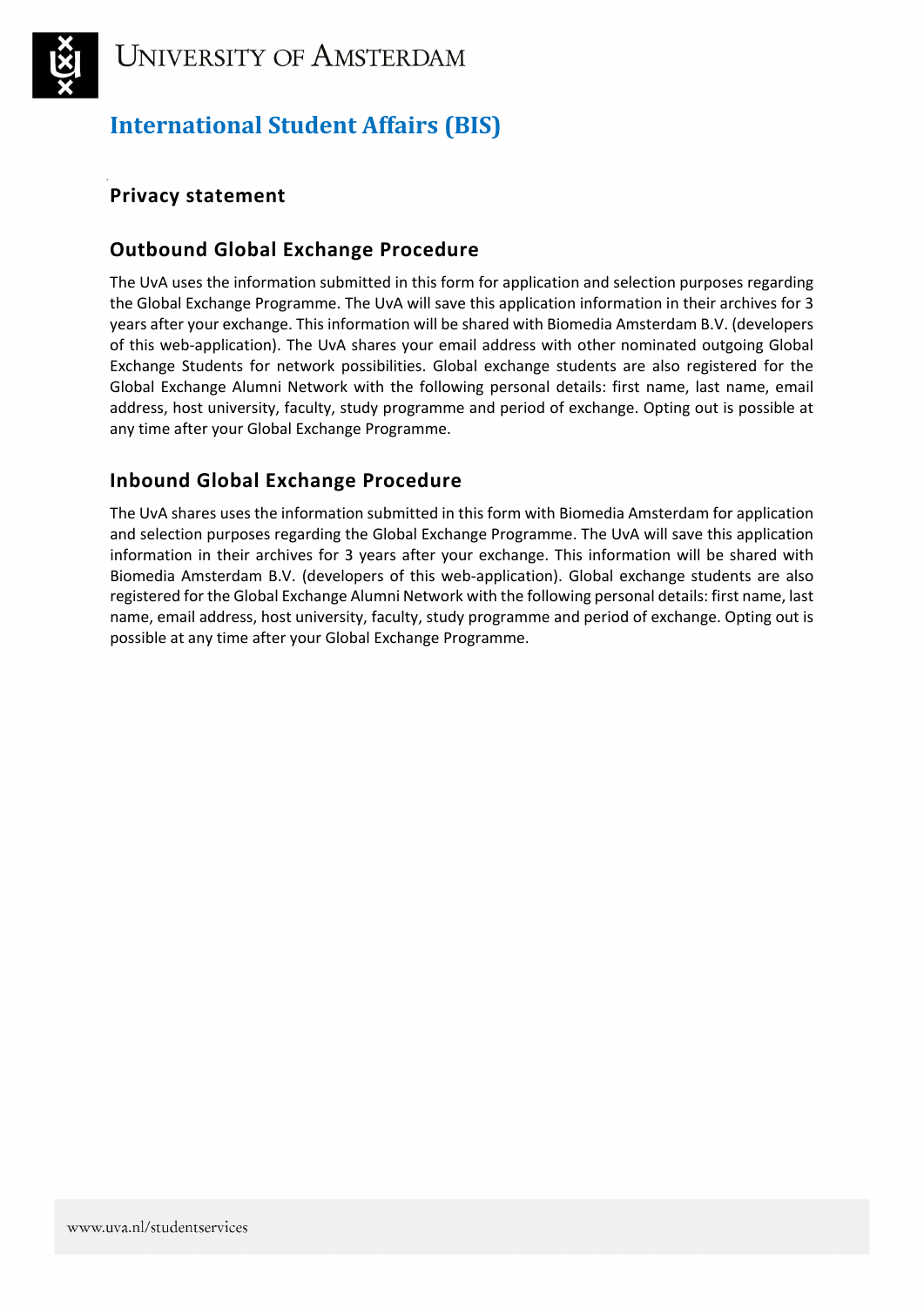

# **Central Student Service Desk**

### **Privacy statement**

### **IELTS**

The UvA uses the information from this form to check whether the person in the form is entitled to have the costs of the IELTS test taken via the BLTC reimbursed. The UvA does not share this data with third parties. The information from the form is retained for a year in order to ensure that a student does not submit a claim twice.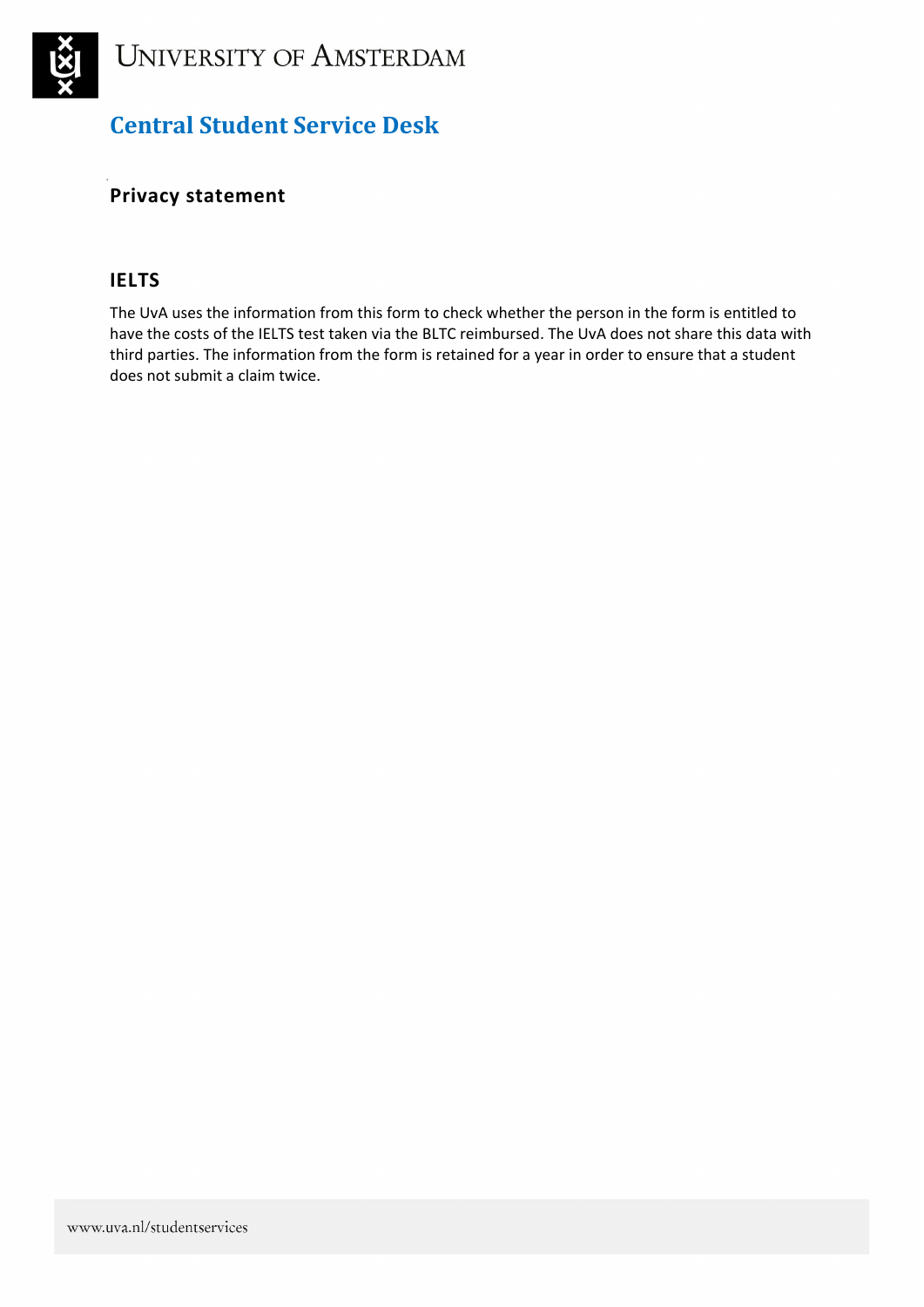

### **Privacy statement Making an appointment**

The Student Careers Centre places great value on ensuring the careful handling of your data. This is why we issue this privacy statement.

### **Your data**

We use the information you entered to make an appointment in order to prepare for the meeting and/or to contact you if necessary. After the appointment, we compile a brief summary of the discussion in our system (SIS).

In addition, we process anonymised statistics on applicants and the category of questions in order to improve or modify the service we provide.

### **Retention period**

We retain the data about your appointment in our online appointments module (Reflex Online) for a maximum of two years and retain the discussion information in SIS until three years after you graduate.

#### **With whom do we share your data?**

We do not share your data with other parties. However, all careers advisers in the Student Careers Centre can view the agenda and discussion reports in enable us to take over if necessary or find out what was discussed if a second appointment is made.

Study advisers and student counsellors can also see that you have made an appointment with us, although the content is not shared.

### **More information**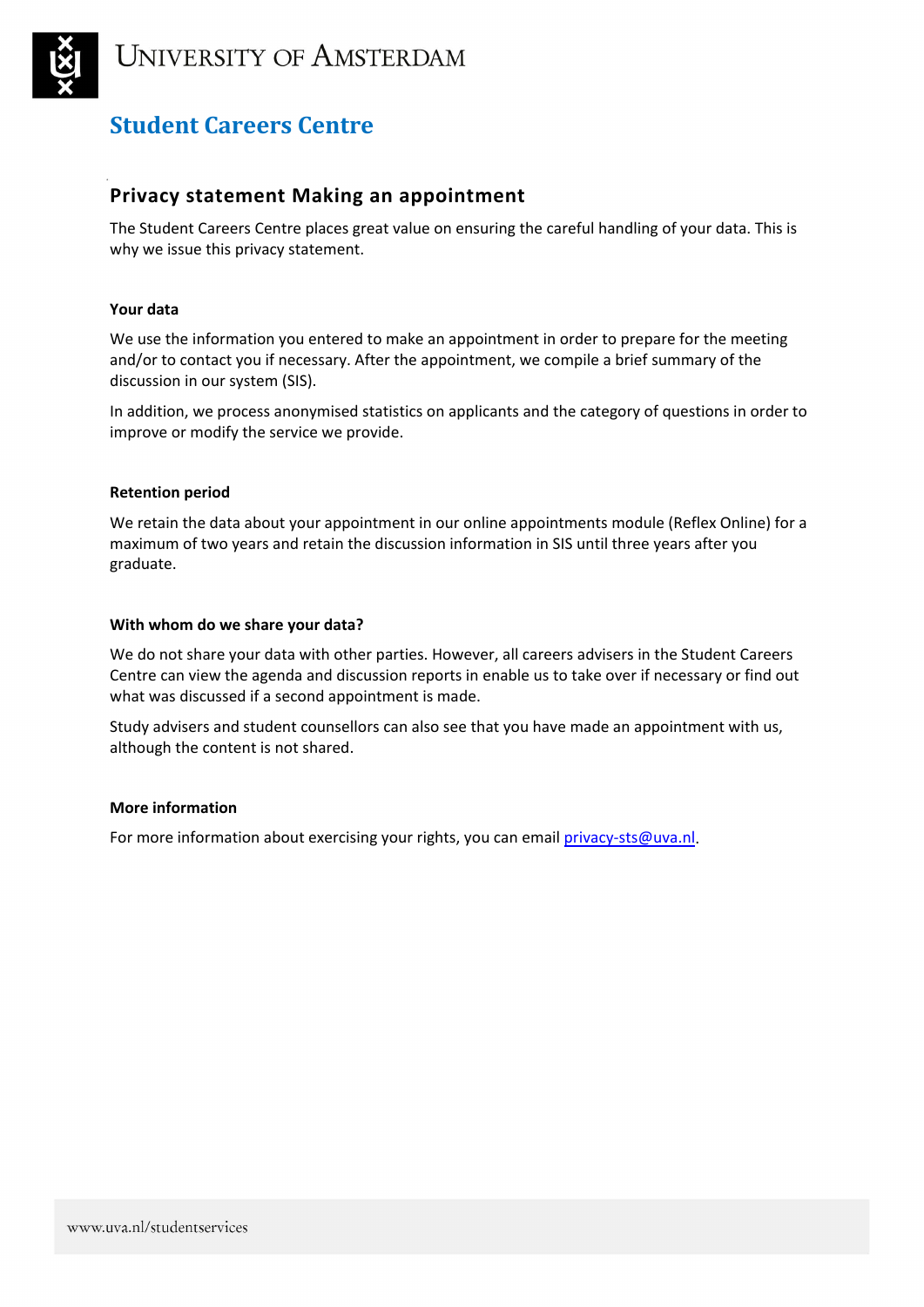

### **Privacy statement Registering for Training**

The Student Careers Centre places great value on ensuring the careful handling of your data. This is why we issue this privacy statement.

### **Your data**

We use the information you entered to make an appointment in order to compile an attendance list and to contact you if necessary.

We process anonymised data (participant numbers and evaluation data) in order to improve or modify the service we provide.

### **Retention period**

We retain the data concerning your participation in training for a maximum of two years.

#### **With whom do we share your data?**

We do not share your data with other parties. If we make use of external trainers, they will only receive a list of participants' names.

### **More information**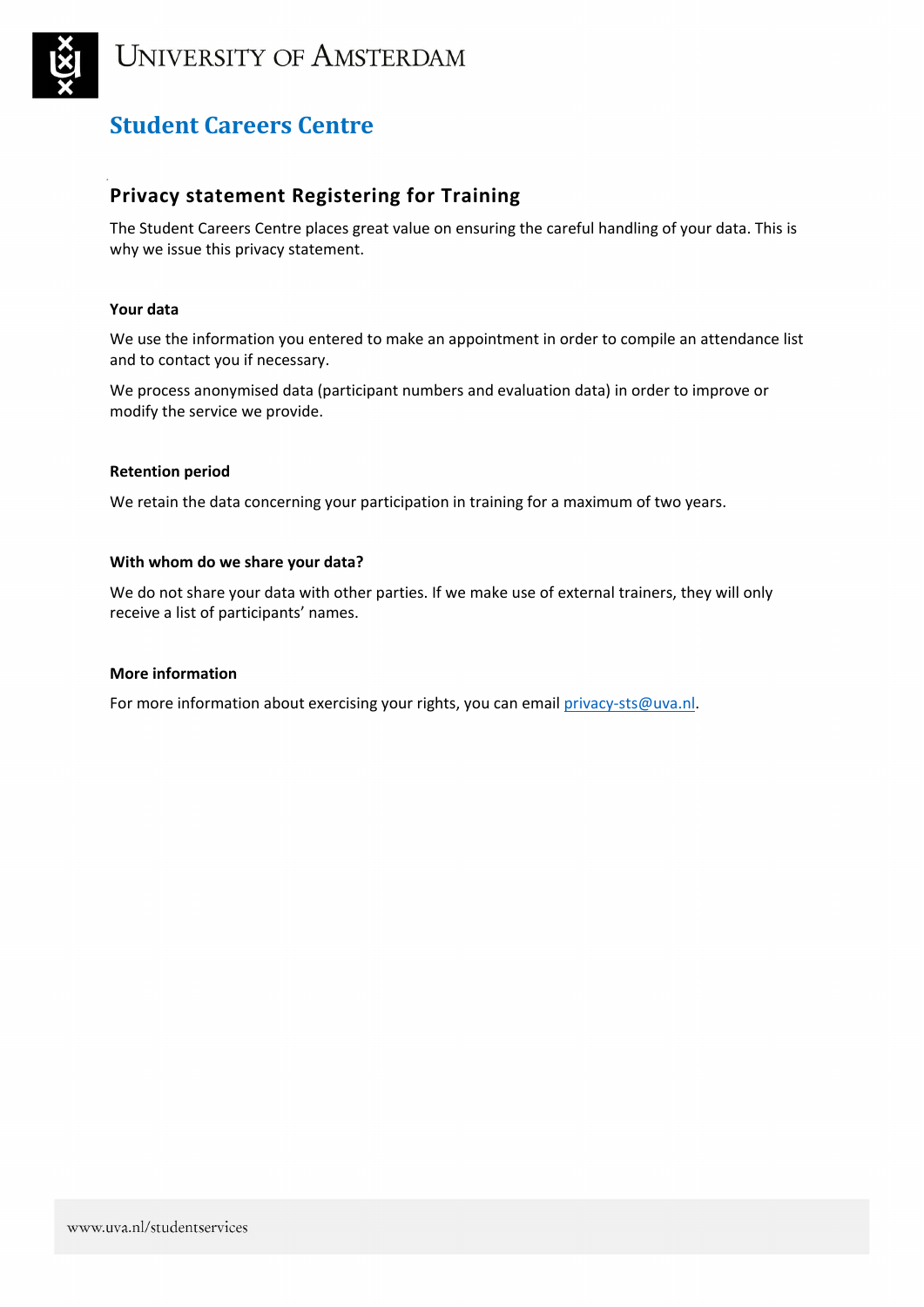

### **Privacy statement for events, and for registering for events**

The Student Careers Centre places great value on ensuring the careful handling of your data. This is why we issue this privacy statement.

### **Your data**

We use the information that you enter to update registration numbers and for the purpose of access control. We also use your data to keep you informed about your programme and to send you an evaluation after the event. We process anonymised data (participant numbers and evaluation data) in order to improve or modify the service we provide.

### **Retention period**

We retain the data concerning your participation in the event for a maximum of two years. Your account continues to exist until you delete it yourself.

### **With whom do we share your data?**

We do not share your data with third parties.

### **More information**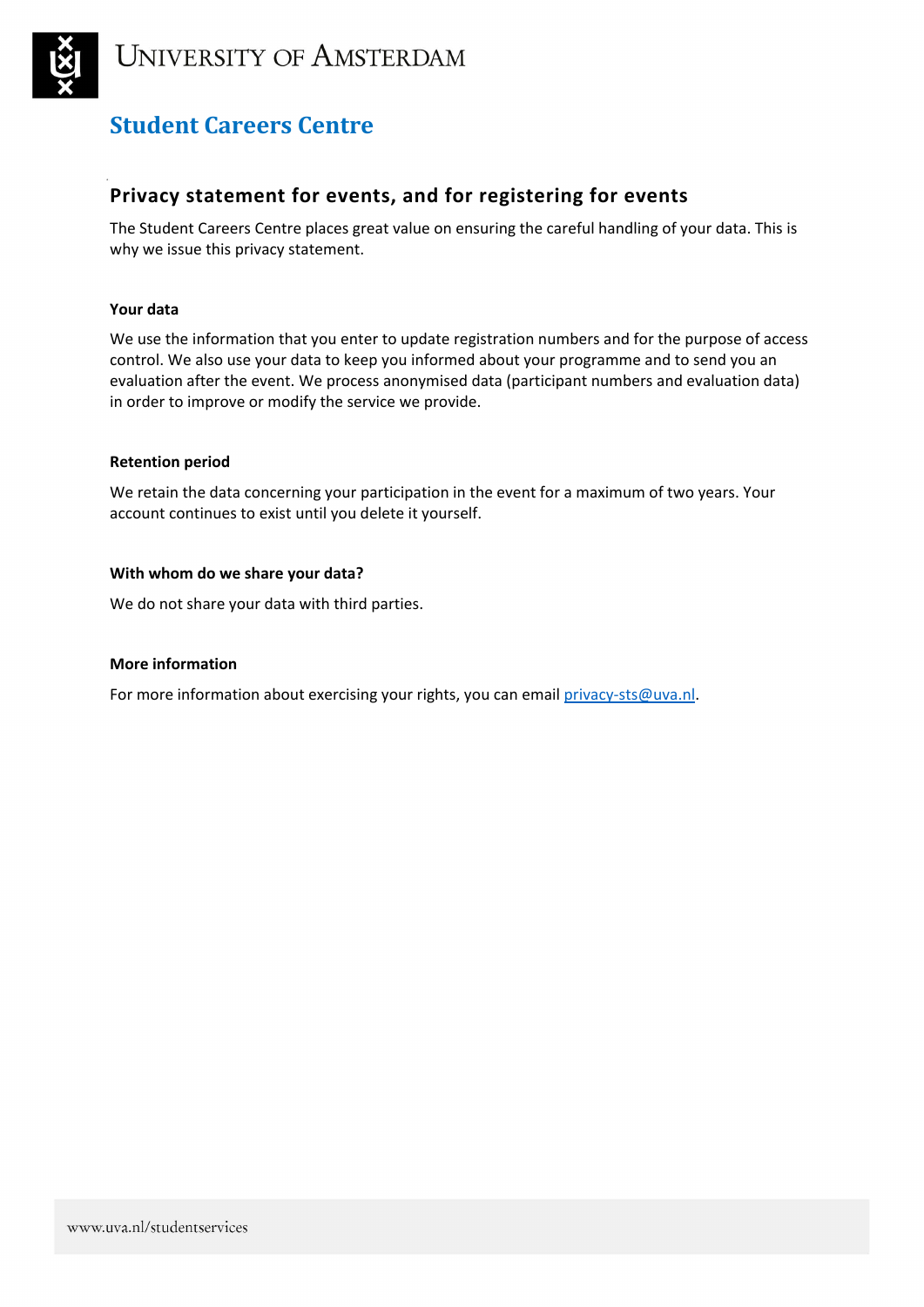

### **Privacy statement Job board**

The Student Careers Centre places great value on ensuring the careful handling of your data. This is why we issue this privacy statement.

### **Your data**

We use the information you enter to enable the website to function properly and to allow you to log in. We process anonymised data in order to improve or modify the service we provide.

### **Retention period**

Your profile continues to exist until you delete it yourself.

#### **With whom do we share your data?**

We do not share your data with third parties.

#### **More information**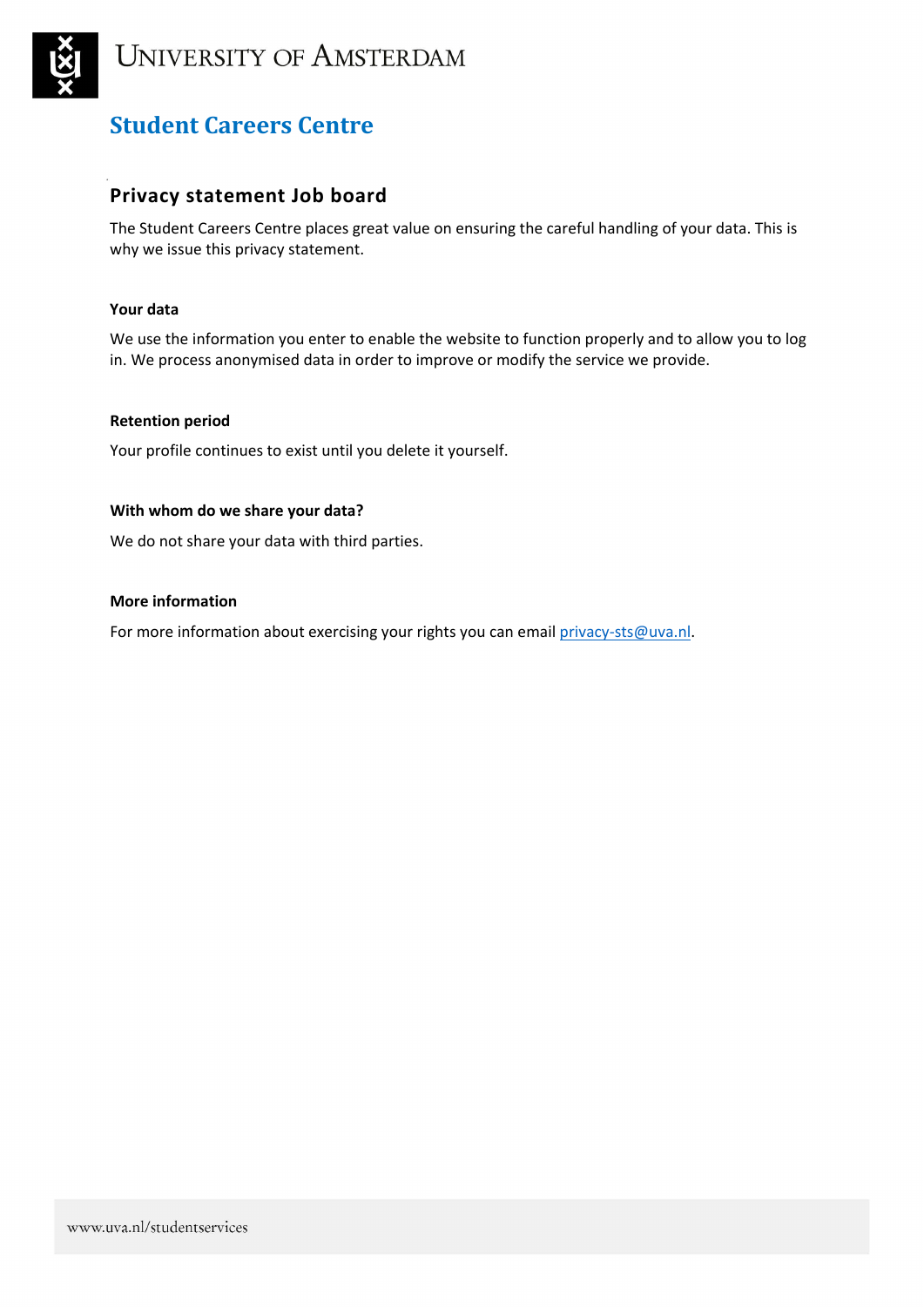

### **Privacy statement Online Tests**

The Student Careers Centre places great value on ensuring the careful handling of your data. This is why we issue this privacy statement.

### **Your data**

We use the information you enter in order to display test results to you. We process anonymised user data from the test in order to improve or modify the service we provide.

### **Retention period**

The completed test information and results are retained until you retake the test, in which case old data will be overwritten. The data will be deleted if you have not logged in for three years.

### **With whom do we share your data?**

The anonymised user data is shared within the UvA and with the platform developer.

### **More information**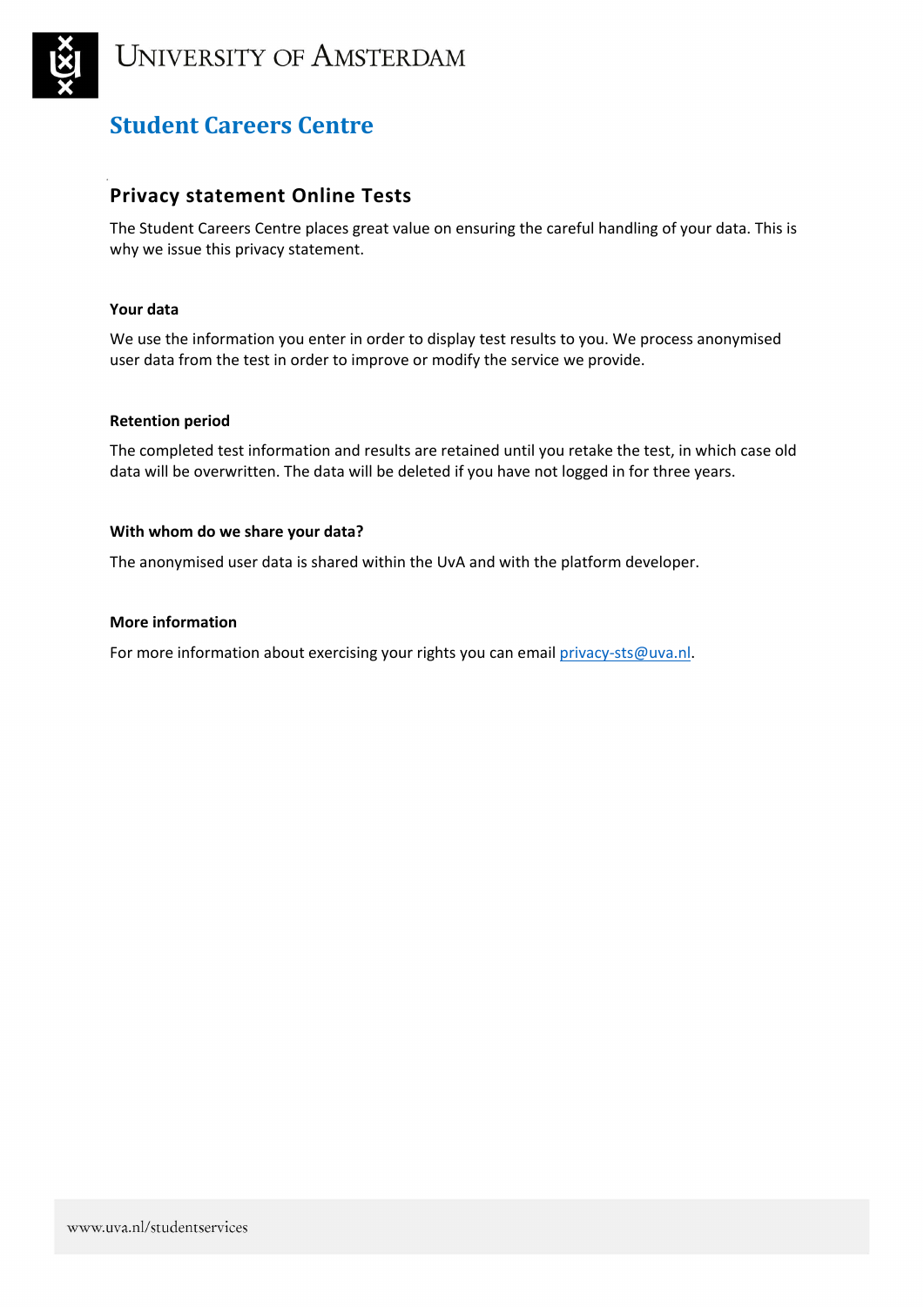

### **Privacy statement Capaz and Icares test**

The Student Careers Centre places great value on ensuring the careful handling of your data. This is why we issue this privacy statement.

### **Your data**

We use the information you enter in order to display and discuss test results to you. We process anonymised user data in order to improve or modify the service we provide.

### **Retention period**

Test data and results entered are automatically deleted when you deregister for the service. After ten years you will be asked if you want to keep or delete your data. If you retake the test, old data will be available in order for you to compare the results.

#### **With whom do we share your data?**

Although we do not share your data, your results will be visible within the UvA Student Careers Centre.

### **More information**